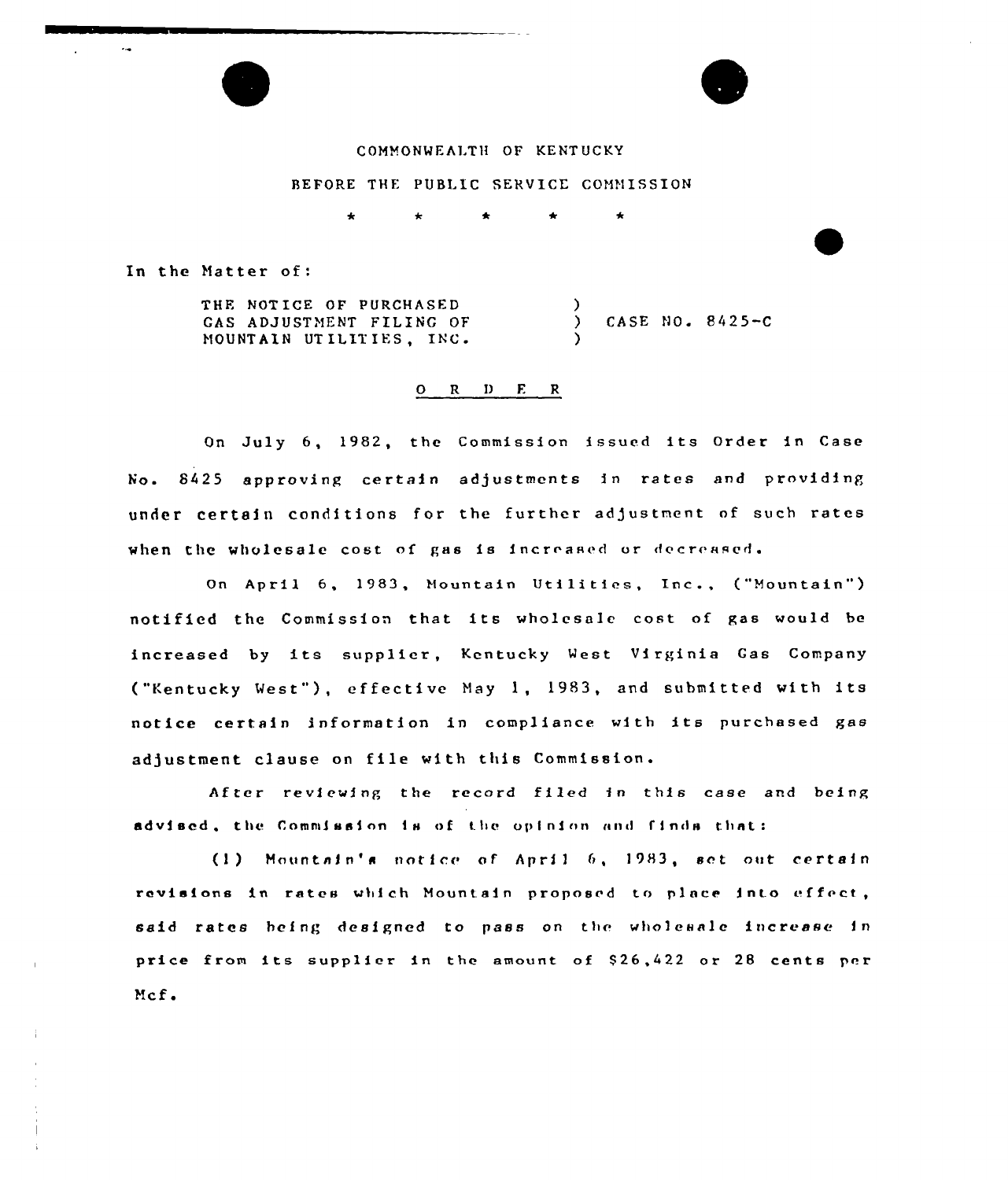

(2) Kentucky West has filed an appl) cation for increased rates to become effective May 1, 1983, with the Federal Energy Regulatory Commission.

(3) Mountain's adjustment in rates under the purchased gas adjustment provisions approved by the Commission in its Order in Case No. 8425 dated July 6, 1982, is fair, just and reasonable and in the public interest and should be effective with gas supplied on and after May 1, 1983, suhject to refund.

IT IS THEREFORE ORDERED that the rates in the Appendix to this Order be and they hereby are authorized effective with gas supplied on and after May 1, 1983, subject to refund.

IT IS FURTHER ORDERED that within 30 days of the date of this Order Mountain shall file with this Commission its revised tariffs setting out the rates authorized herein.

> Done at Frankfort, Kentucky, this 29th day of April, 1983. PUBLIC SERVICE COMMISSION

Vice Chairman

Commissione

ATTEST:

Secretary